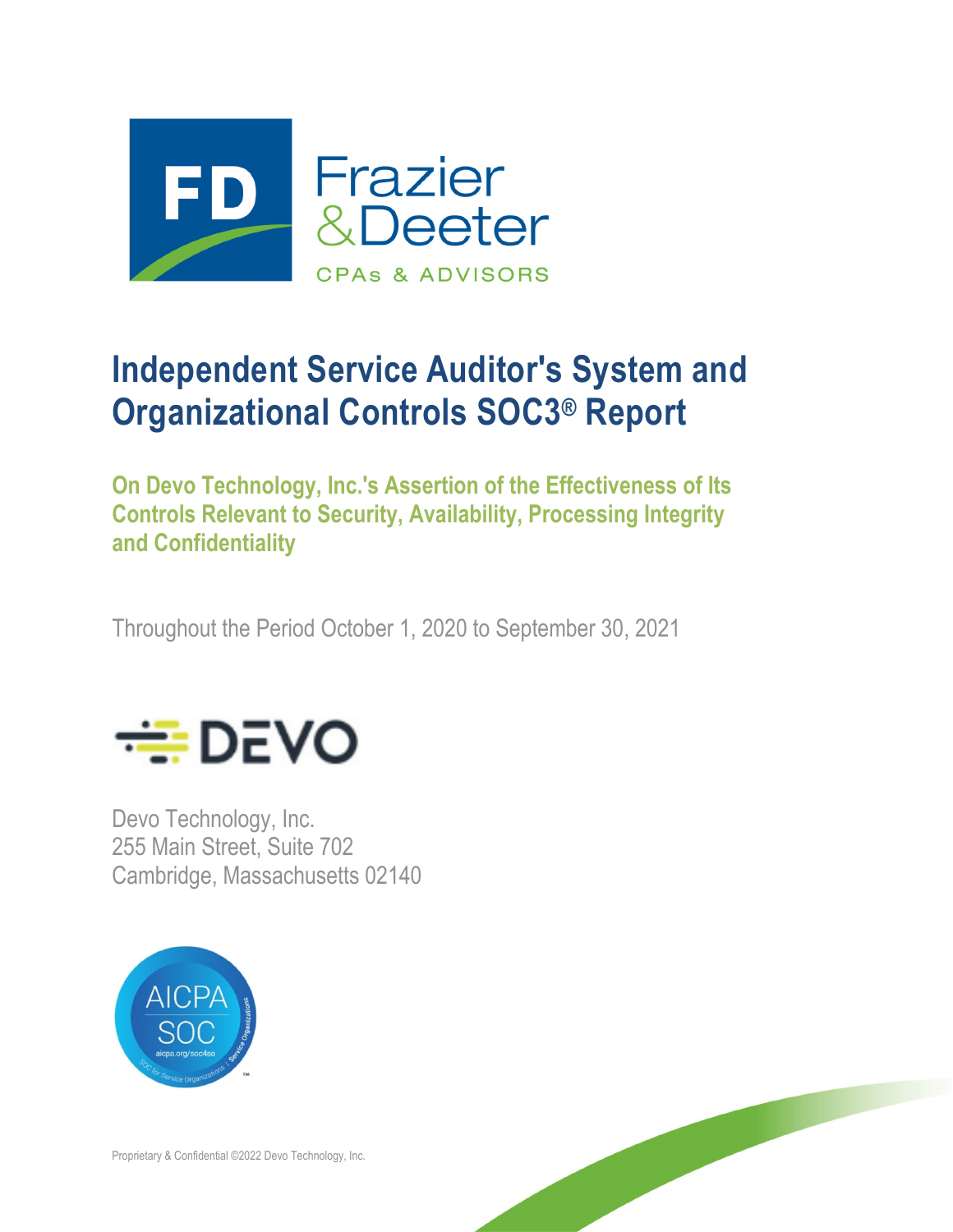

**Assertion of Devo Technology, Inc.'s Management** 

We are responsible for designing, implementing, operating, and maintaining effective controls within Devo Technology, Inc.'s ("Devo" or "the Company") Devo Platform System (the System) throughout the period October 1, 2020, to September 30, 2021, to provide reasonable assurance that Devo's service commitments and system requirements relevant to security, availability, and confidentiality were achieved, and to provide reasonable assurance that Devo's service commitments and system requirements relevant to processing integrity were achieved throughout the period April 1, 2021, to September 30, 2021. Our description of the boundaries of the System (description) is presented in Attachment A and identifies the aspects of the System covered by our assertion.

We have performed an evaluation of the effectiveness of the controls within the System throughout the period October 1, 2020, to September 30, 2021, to provide reasonable assurance that Devo's service commitments and system requirements were achieved based on the Trust Services Criteria relevant to security, availability, and confidentiality; and throughout the period April 1, 2021, to September 30, 2021 to provide reasonable assurance that Devo's service commitments and system requirements were achieved based on the Trust Services Criteria relevant to processing integrity, (applicable Trust Services Criteria) set forth in TSP section 100, *2017 Trust Services Criteria for Security, Availability, Processing Integrity, Confidentiality, and Privacy,* (AICPA, *Trust Services Criteria*).

Devo uses subservice organizations to provide cloud data center hosting. The boundaries of our System indicates that complementary subservice organization controls that are suitably designed and operating effectively are necessary, along with controls at Devo, to achieve Devo's service commitments and system requirements based on the applicable Trust Services Criteria. The description does not disclose the actual controls implemented at the complementary subservice organizations.

The description of the boundaries of our System indicates that complementary user entity controls that are suitably designed and operating effectively are necessary, along with controls at Devo, to achieve Devo's service commitments and system requirements based on the applicable Trust Services Criteria. The description presents Devo's controls, the applicable Trust Services Criteria, and the complementary user entity controls assumed in the design of Devo's controls.

Devo's' objectives for the System in applying the applicable Trust Services Criteria are embodied in its service commitments and system requirements relevant to the applicable Trust Services Criteria. The principal service commitments and system requirements related to the applicable Trust Services Criteria are presented in Attachment B.

There are inherent limitations in any system of internal control, including the possibility of human error and the circumvention of controls. Because of these inherent limitations, a service organization may achieve reasonable, but not absolute, assurance that its service commitments and system requirements are achieved.

We assert that the controls within the System were effective throughout the period October 1, 2020, to September 30, 2021, to provide reasonable assurance that Devo's service commitments and system requirements were achieved based on the applicable Trust Services Criteria relevant to security, availability, and confidentiality; and that the controls within the System were effective throughout the period April 1, 2021, to September 30, 2021, to provide reasonable assurance that Devo's service commitments and system requirements were achieved based on the applicable Trust Services Criteria relevant to processing integrity.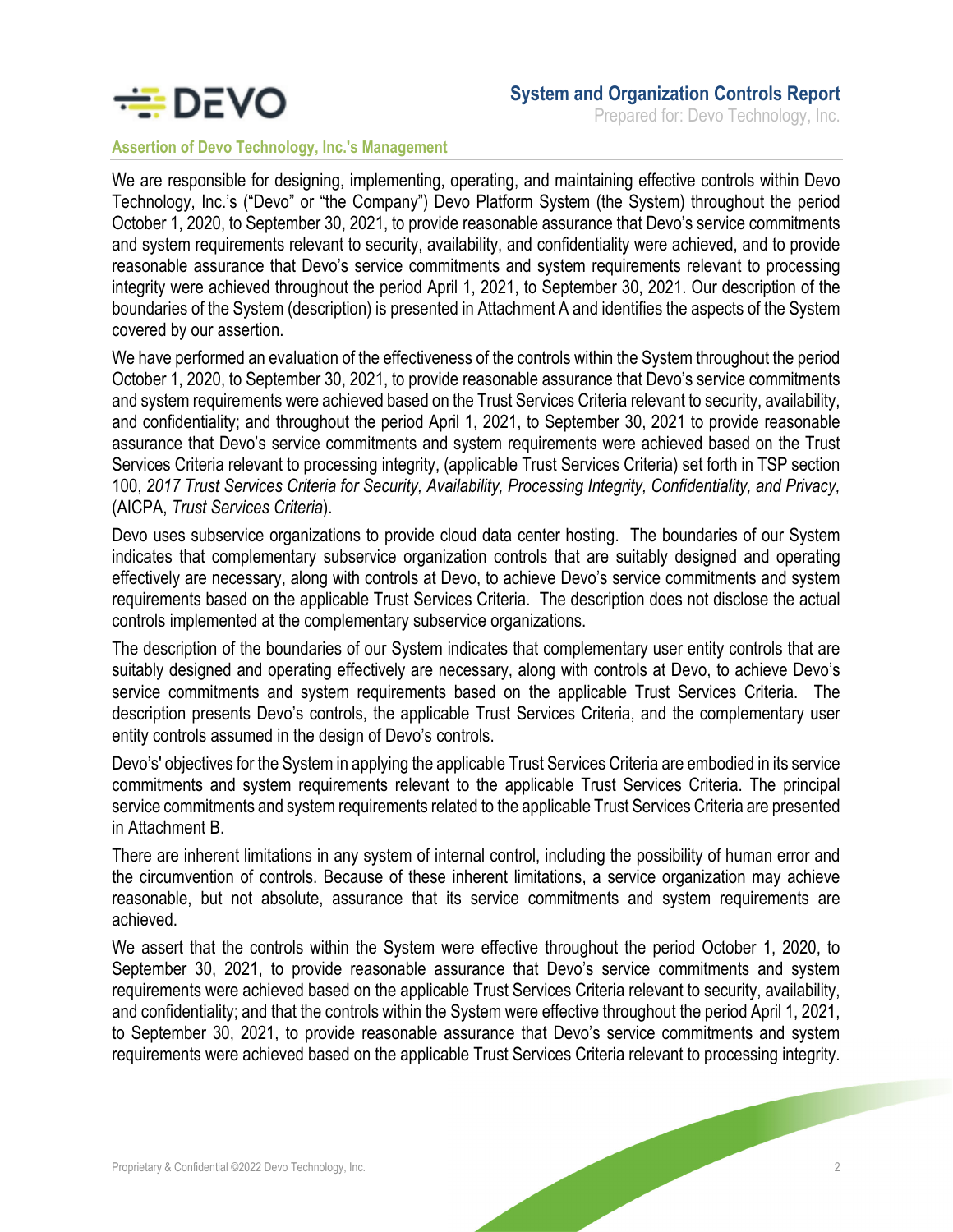

Prepared for: Devo Technology, Inc.

### **Attachment A**

### **Devo Technology, Inc.'s Description of its Devo Platform System**

### **Company Overview & Services Provided**

Devo Technology, Inc. ("Devo" or the "Company") was founded as Logtrust in Madrid, Spain in 2011, rebranded to Devo in 2018. Devo is headquartered in Cambridge, Massachusetts with operations also located in Madrid.

Leveraging the cloud, Devo provides its customers the ability to manage their machine data without size, geographical, or batch processing limitations or delays. Devo delivers analytics on its customer's machine data utilizing proprietary collection, query, correlation, alerting, and data visualization methods. Devo can integrate machine data, infrastructure, servers, software, business applications, and proprietary applications, in one view and one single platform, the Devo Platform.

The scope of this description is limited to the system and internal control structure of Devo as it relates to its Cloud Services, which are those services hosted by Devo and offered to user entities as a cloud offering.

### **Devo Platform**

The Devo Platform is a full-stack, distributed data, and analytics platform that scales to hundreds-of-petabyte data volumes. Data from multiple parts of a business streams into the data store and is immediately ready for real-time and historical analysis for a variety of use cases. The Platform allows customers to visually interact with and analyze data via a user-friendly interface that makes analytics intuitive and fast. An industrystandard query language can also be used within the user interface or via an API, enabling the automation of and integration with other business and operational processes. The Devo Platform allows customers the ability to perform the following data functions:

- **Collect and Centralize** Data is stored in a single, secure repository. Data collected in the repository is stored in its raw format.
- **Search and Analyze** Access to data with features to build queries. Browse, search, and analyze information in visually driven data tables. No programing knowledge is required.
- **Inform** Customize real-time or scheduled alerts based upon queries. Alerts can be distributed through several channels, including email, PagerDuty, Jira, and Slack.
- **Visualize** Build dashboards that remain current. Customize reports and share them within your organization.

Additionally, the Platform offers data isolation, governance, and security and consists of the following main components:

### **Devo Platform Components**

- **Devo Relay Software that receives, encrypts, and transmits customer log data to the Devo Platform.** Relays can be installed on premise at a customer site, in a public cloud, a private cloud, a data center, or anywhere logs are created.
- **GUI**  A graphical user interface (Web App) used by the customer to interact with data.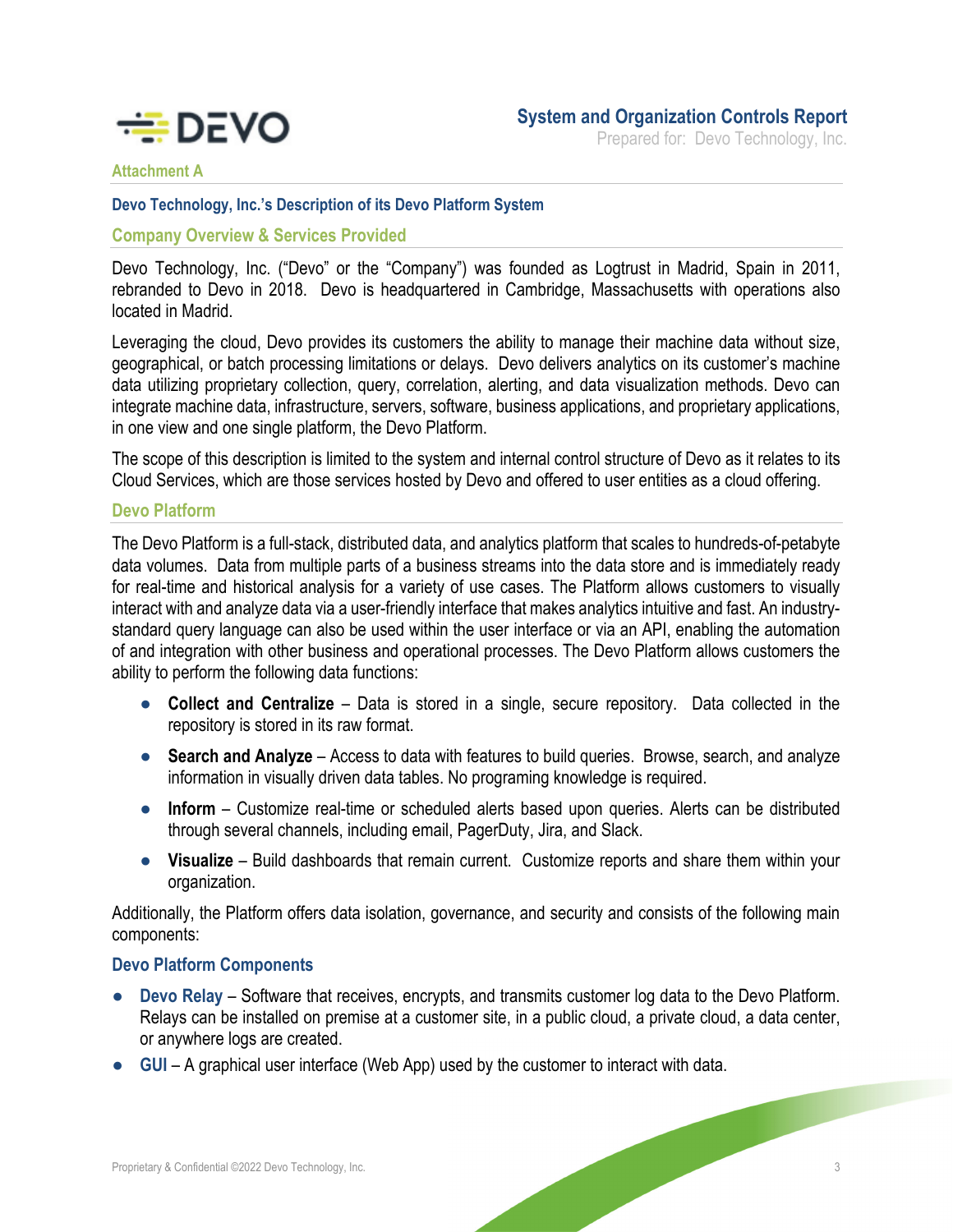

### **Attachment A**

### **Devo Technology, Inc.'s Description of its Devo Platform System**

- **Load Balancer** Devo proprietary software that accepts incoming data from relays and forwards on to the next component (data nodes). Its function is to ensure an even distribution of log data. Larger deployments can use multiple load balancers.
- **Data Nodes**  Two key software processes referred to as "collectors" and "query engines" occur inside of data nodes. "Collectors" receive the log data and write it, completely unmodified, to disk. "Query engines" that are responsible for retrieving data from disk as the response to queries. Devo scales "up" and "out" because the architecture allows an unlimited number of data nodes.
- **Meta Nodes When a customer makes a query using the GUI, the GUI translates it to the appropriate** syntax and sends it to "meta nodes". These nodes distribute the query across all of the data nodes it connects to. These queries are then executed by the query engine on each data node. The responses to these queries are sent back to the meta node. The meta node combines all of the results from each data node into one set of results that is sent back to the GUI. It is possible to have multiple "tiers" of meta nodes.
- **Correlation Engine** Devo can provide batch query results from data stored on disk and real-time query results using the correlation engine. This engine runs continuously against data nodes to provide realtime query results. Results are typically used in conjunction with the alert engine (below).
- **Alert Engine**  When the correlation engine finds matching data from a continuous query, it creates a new correlation event. The alert engine receives these events and uses them to alert customers using a set of predefined contact methods and rules.
- **Aggregation Engine**  Allows for data to be viewed (e.g., data visualization) in "buckets". For example, instead of just looking at raw logs, customers can aggregate this data to get summary information that is very useful. One way is to aggregate by time. For example, a customer might want to track web site "hits" into five-minute intervals and graph that information on-screen for trend analysis. The data would then update with summary counts of website hits every five minutes. Devo supports many different ways to perform data aggregation. The role of the aggregation engine is to keep track of all of this data and store the statistical measures associated with these aggregations.
- **Back–End** The back-end is a set of services that connect to the operating system (RHEL) and provides traditional services like the web server for the GUI, access to the file system, time synchronization, and other services.

### **Infrastructure**

Based on the customer's requirements, the Devo Platform can be hosted within Amazon Web Services (AWS) or Google Cloud Platform (GCP). Devo uses AWS and GCP cloud infrastructures to support its computing resources for processing and storage including the facilities, network, hardware, and operational software that supports the provisioning and hosting of the Devo Platform. Devo does not maintain any of its own servers and relies on redundant cloud-based services for storage of documents and records.

The production system and backups are hosted in the AWS or GCP specific regions based on data sovereignty requirements. The AWS infrastructure is designed and managed in accordance with security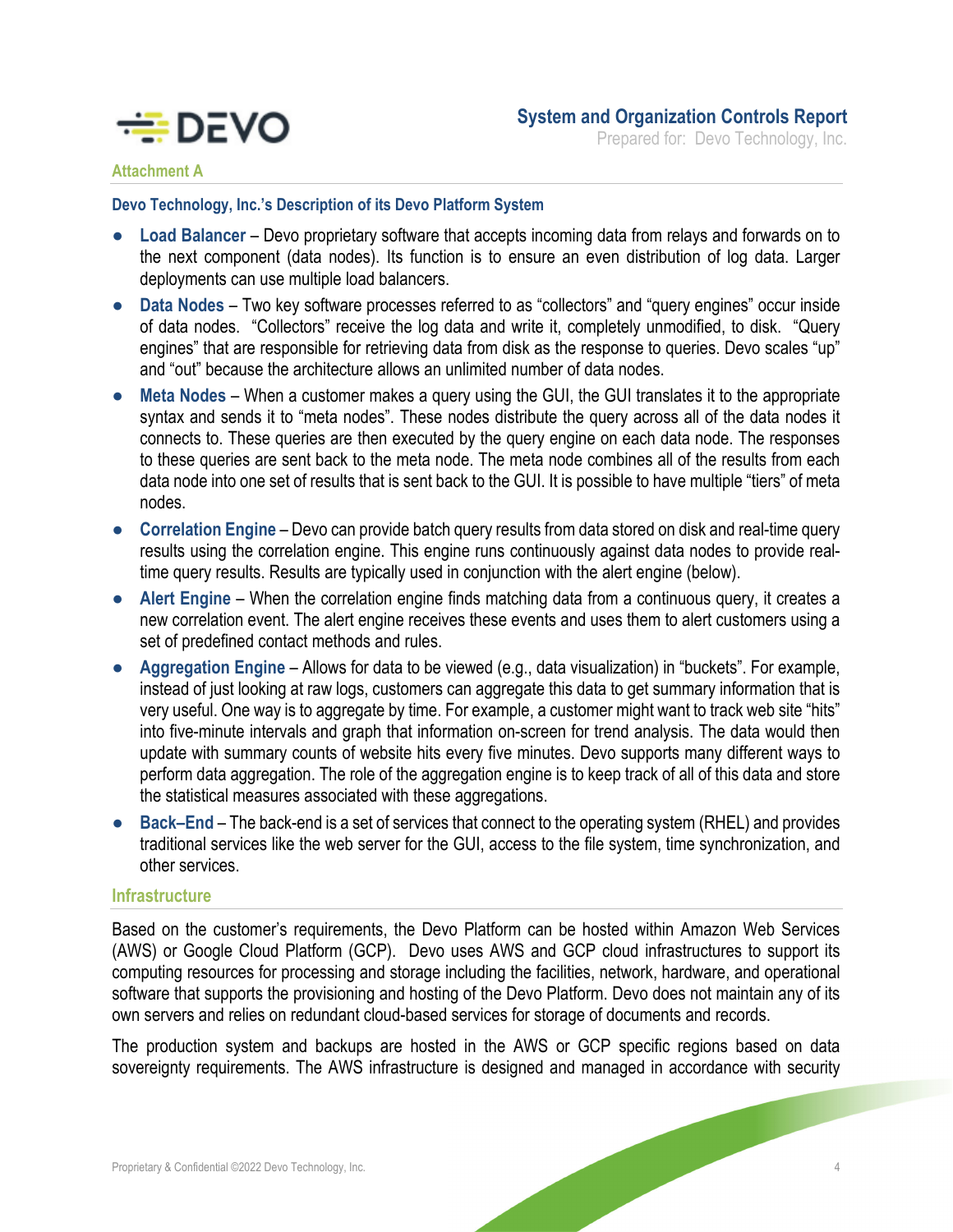

Prepared for: Devo Technology, Inc.

### **Attachment A**

### **Devo Technology, Inc.'s Description of its Devo Platform System**

compliance standards and industry best practices. AWS and GCP infrastructure and physical security of such infrastructure is designed and managed by the respective vendor. Firewalls on AWS and GCP infrastructure are managed by Devo. Additionally, antivirus software is installed on employee workstations.

### **Software**

The diagram below provides an overview as to how customer data flows into the Devo Platform, the principal internal components responsible for managing and storing data, and how data is queried and retrieved.



Devo ingests data sent from varied data sources. These data sources can be configured to send events directly to Devo with the necessary Devo tag and establishing a secure channel, or events can be sent to the Devo Relay. The Relay, installed within the customer's secure network, can apply rules to associate Devo tags to the inbound events it receives, then compress and forward them to Devo over a secure, encrypted channel.

To facilitate the use of its services, Devo provides Devo Docs on its public facing external website. Devo Docs include indexed and searchable user guides, detailed how-tos, frequently asked questions, and customer support information.

Other commercial software is used to support the delivery of the Devo Platform including a password safe, antivirus, source code repository, project and task management and wiki.

### **People**

### **Organizational Structure**

Governance and management of Devo is vested in the Executive Leadership Team, which is supported by the Board of Directors. The Devo Board of Directors is comprised of a majority of members independent of management. The Board meets quarterly to evaluate the Company's organizational structure, reporting lines,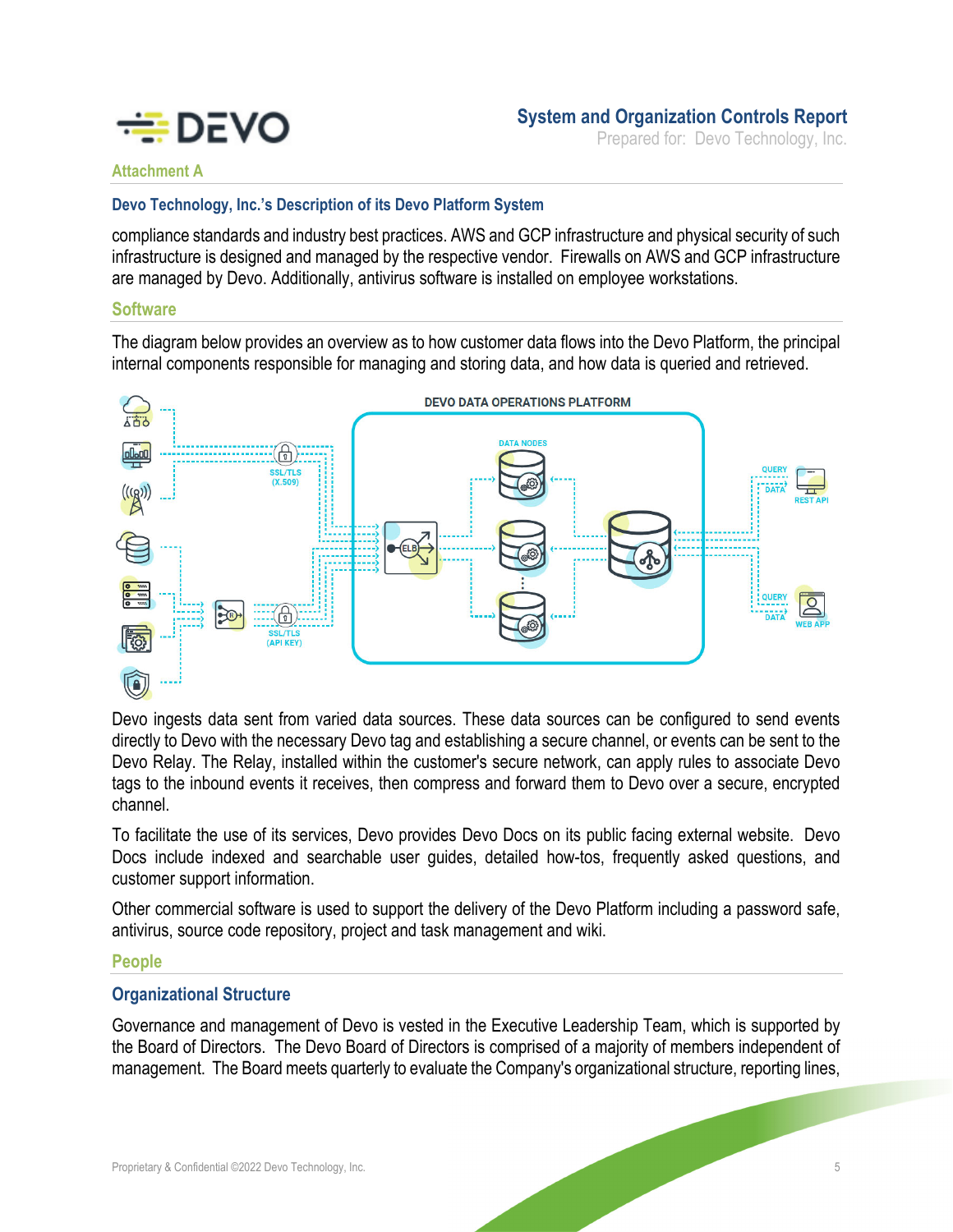

## **System and Organization Controls Report**

Prepared for: Devo Technology, Inc.

# **Attachment A**

### **Devo Technology, Inc.'s Description of its Devo Platform System**

authorities and responsibilities as a part of its business planning process and to support the Company's risk assessment process to achieve its objectives.

Devo's Executive Leadership Team consists of key personnel from the functional departments and includes, but not limited to, the CEO, Founder and CTO, CFO, and the General Manager of Cyber Security. The Chief Information Security Officer (CISO) is responsible for developing, implementing and monitoring Devo's information security programs. The CISO is also tasked to enforce alignment with requirements and industry standards, identify gaps, and work to remediate issues.

The Company has a documented organizational chart which formally defines organizational structure and reporting lines. The organizational chart is communicated and made available to company personnel.

Devo's organizational structure is comprised of business units that work together to meet its service commitments and system requirements including:

• Cloud Operations

**•** Human Resources

• Product management • Research and Development

- Accounting / Finance
- Marketing
- **•** General Counsel
- Solutions Engineering
- **•** Professional Services
- Sales

### **Data**

Data ingested by the Devo Platform cannot be modified by Devo. The Platform maintains a record of the data that was originally received by Devo by default for 400 days. Customer data is segregated within the system. Customers are provisioned access to data associated with their organization and cannot access data from other organizations or the underlying infrastructure.

The Information Security Standard has policies, standards and guidelines addressing data classification, storage, sharing, and destruction. Additionally, Company policies address data governance expectations and personnel's responsibilities for protecting data and information.

Devo data processing specifications are classified as aggregation tasks, injections, permalinks, API feeds, and OData feeds in support of information quality. Data processing specifications are defined and made available to internal and external users via Devo Docs. Additionally, available data types are defined including the data name, description and example and made available to internal and external users via Devo Docs.

Configured load balancers are used to distribute network traffic across cloud resources in an effort to support availability and processing integrity. Guidelines for sending data to the Devo cloud from open-source and/or third-party log collection tools are defined.

### **Processes and Procedures**

Documented policies and standards, presented below, are in place that address roles and responsibilities of users for information security; assignment of responsibility and accountability for system security, availability, and confidentiality; information and data classification; user account management; prevention of

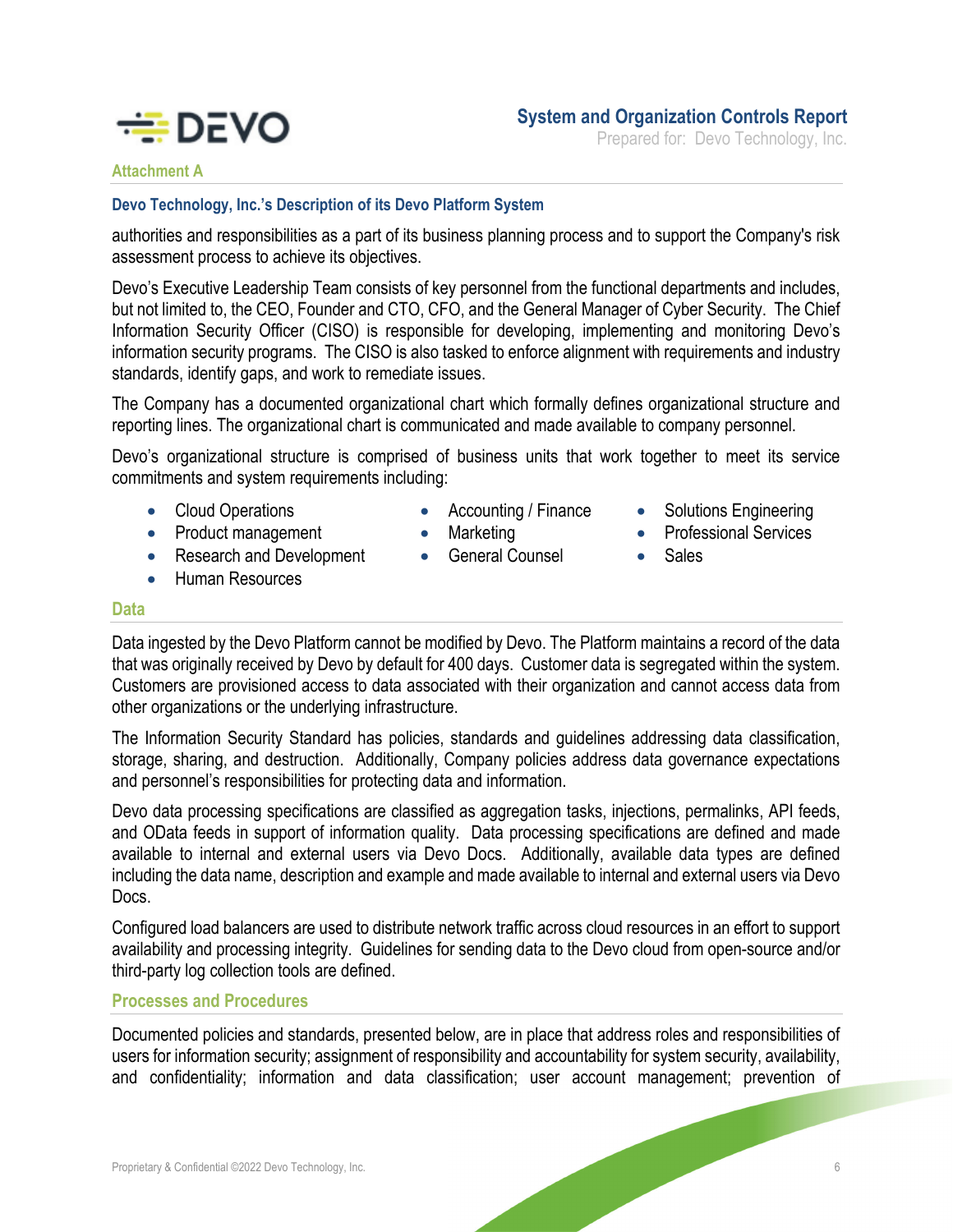

### **System and Organization Controls Report**

Prepared for: Devo Technology, Inc.

### **Attachment A**

### **Devo Technology, Inc.'s Description of its Devo Platform System**

unauthorized access user access provisioning / de-provisioning addressing and resolving security, availability, and confidentiality concerns, incidents or breaches; third party information sharing; noncompliance with security policies; and handling of exceptions not specifically addressed within corporate or IT policies. The key Devo standards, policies and procedures include:

- Information Security Standard
- Incident Response Standard (Security & Operational)
- Code of Business Conduct and Ethics Standard
- Product Security Information Response Standard
- IT Change Control Standard
- Software Development Lifecycle

### **Complementary Subservice Organization Controls**

- Remote Working Policy
- Acceptable Use Policy
- Privacy Policy
- Disaster Recovery Plan
- Business Continuity Plan
- Devo Employee Handbook

Devo utilizes subservice organizations to perform certain key operating functions, specifically related to hosting of production infrastructure and data. Devo assumed in the design of its controls that certain types of controls are implemented by the subservice organizations below that are necessary, in combination with Devo's controls to provide reasonable assurance that Devo's service commitments and system requirements were achieved based on the applicable Trust Services Criteria.

The accompanying description includes only those policies, procedures, and controls at Devo, and the types of controls expected to be in place at the subservice organizations. The description does not include policies, procedures, and controls at the subservice organizations described below. Additionally, the examination by the Independent Service Auditors did not extend to policies, procedures, and controls at the subservice organizations.

| <b>Subservice Organization</b> | <b>Service(s) Provided</b>            | <b>Applicable Trust Services Criteria</b>                                                                                                                    |
|--------------------------------|---------------------------------------|--------------------------------------------------------------------------------------------------------------------------------------------------------------|
| Amazon Web Services (AWS)      | Cloud data center hosting<br>services | CC6.1-CC6.5 - Logical & Physical Access<br>CC7.5 - System Operations<br>CC9.1 - Risk Mitigation<br>$A1.1-A1.3 - Availability$<br>C1.1-C1.2 - Confidentiality |
| Google Cloud Platform (GCP)    | Cloud data center hosting<br>services | CC6.1-CC6.5 - Logical & Physical Access<br>CC7.5 - System Operations<br>CC9.1 - Risk Mitigation<br>A1.1-A1.3 - Availability<br>$C1.1-C1.2 -$ Confidentiality |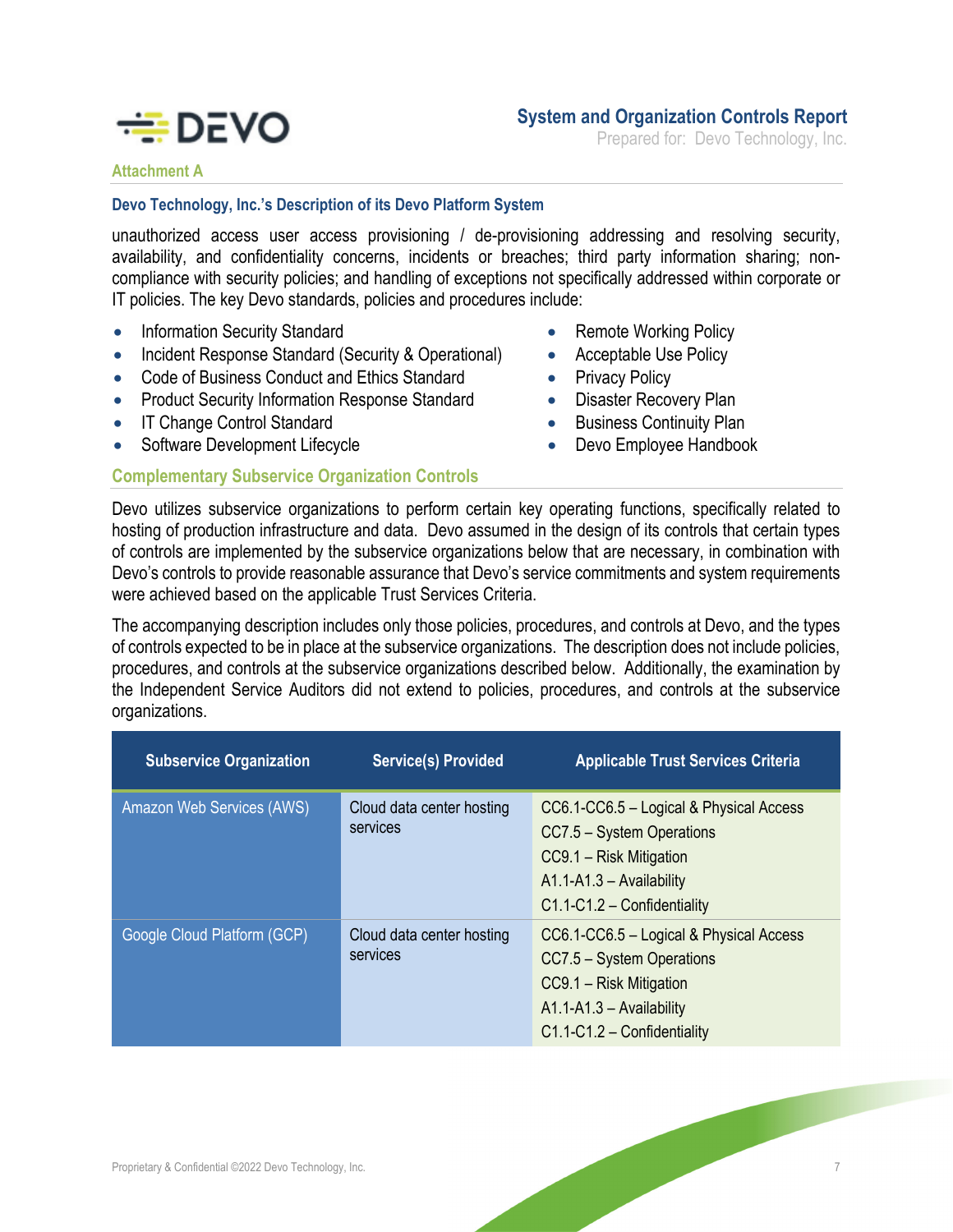

Prepared for: Devo Technology, Inc.

**Attachment A** 

### **Devo Technology, Inc.'s Description of the Boundaries of Its Devo Platform System**

### **Complementary User Entity Controls**

Devo Platform controls were designed with the assumption that certain controls would be designed, implemented and operating effectively by user entities. The application of such controls by user entities is necessary to achieve certain Trust Services Criteria identified in this report. Each user entity internal control structure must be evaluated separately in conjunction with Devo's control policies and procedures described in this report.

In addition, there may be criteria and related controls that are not identified in this report that would be appropriate. As a result, the complementary user entity controls subsequently presented should not be regarded as a comprehensive list of all controls that should be employed by user entities. User auditors should consider whether the following controls have been placed in operation at user entities:

| <b>Complementary User Entity Controls</b>                                                                                                                                                                                                                                                       | <b>Related Applicable</b><br><b>Trust Services</b><br><b>Criteria</b> |
|-------------------------------------------------------------------------------------------------------------------------------------------------------------------------------------------------------------------------------------------------------------------------------------------------|-----------------------------------------------------------------------|
| Controls exist to ensure customers notify Devo of any actual or suspected information<br>security breaches, including compromised user accounts and confidential information.                                                                                                                   | CC7.3, CC7.4                                                          |
| Controls exist to ensure, for on-premises deployment, appropriate logical and physical<br>security controls exist to maintain the security and confidentiality of data, and sufficient<br>availability and monitoring of applicable hardware and systems.                                       | $CC6.1 - CC6.8$<br>$CC7.1 - CC7.2$<br>$A1.1 - A1.3$<br>C1.1           |
| Controls exist to ensure customers notify Devo of any approved contact modifications.                                                                                                                                                                                                           | CC6.2                                                                 |
| Controls exist to ensure customers manage user access requests to Devo systems,<br>including user IDs and passwords used for accessing Devo systems are to be<br>assigned to authorized individuals with appropriate privileges.                                                                | CC6.2                                                                 |
| Controls exist to ensure data transmitted to Devo is complete and accurate.                                                                                                                                                                                                                     | A1.2                                                                  |
| Controls exist to ensure internet speed and bandwidth are monitored and maintained.                                                                                                                                                                                                             | A1.1, A1.3                                                            |
| Controls exist to ensure customer source data compliance obligations are met under<br>the applicable Privacy and Data Protection Requirements including personal data, and<br>to provide any required notices and obtaining any required consents for processing<br>instructions given to Devo. | A1.3                                                                  |
| Controls exist to ensure the security of confidential data transfers to Devo.                                                                                                                                                                                                                   | C1.2                                                                  |
| Controls exist to ensure data provided to Devo is in accordance with customer<br>confidentiality policies.                                                                                                                                                                                      | C1.4                                                                  |
| Customers are responsible for ensuring health and storage of their source data.                                                                                                                                                                                                                 | A1.3                                                                  |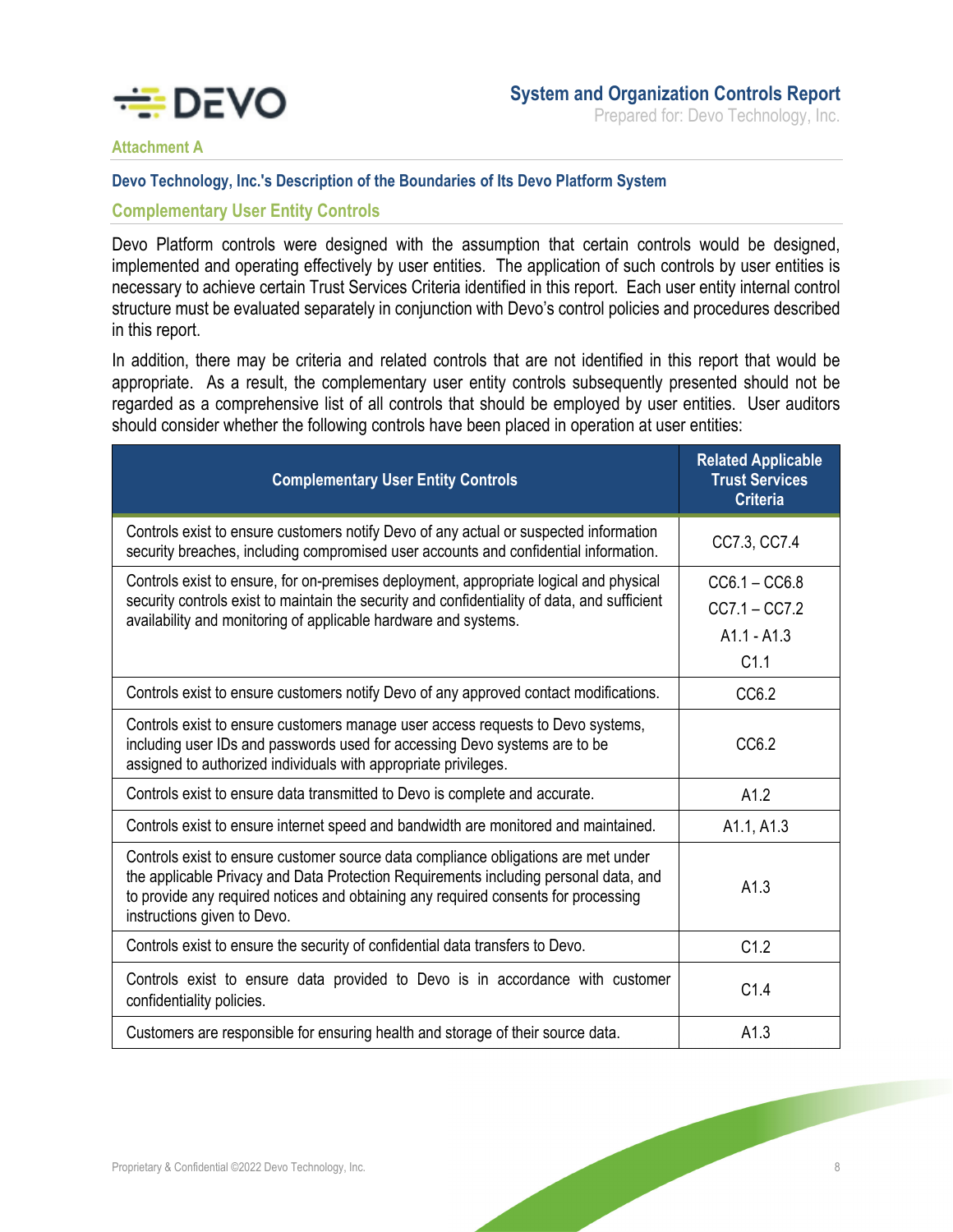

### **Attachment B**

### **Devo Technology, Inc.'s Principal Service Commitments and System Requirements**

### **Service Commitments**

Devo designs processes and procedures to meet the objectives of its Devo Platform services. Those processes and procedures are based on the service commitments that Devo makes to user entities, the laws and regulations that govern the provision of its services, and the financial, operational, and compliance requirements that Devo has established for its services.

Security commitments to user entities are formally documented and communicated in Devo Terms of Service Agreements, Order Form and other customer agreements. Security commitments are also presented within the descriptions of Devo's service offerings on its external website within technical manuals called "Devo Docs". Commitments may vary based on provisions of customer agreements applicable to Cloud Services, but generally include:

- User role-based access to permission users based on job functionality based on the concept of least privilege.
- Encryption technologies in place to protect customer data at rest and in transit.
- Commercial antivirus solutions are in place for protecting internal employee workstations from malware and virus threats.
- Network compartmentalization, which separates the network into different segments based on their security classification, to reduce the risk of network-wide attack, virus outbreak, or unauthorized disclosure of confidential information.
- Antivirus software is used and configured to automatically assess current virus signatures and update Company workstations.
- Monitoring of current processing capacity and usage rates, data backup and restoration procedures, and environmental protections in key production areas.
- Documented privacy and data protection requirements for maintaining customer privacy.
- Data classification and handling policy and procedures to establish requirements for the storage, transmission, use, destruction, disposal, sharing, and security of confidential information.
- Data retention and disposal policies and procedures to address Company confidentiality commitments and requirements.

### **System Requirements**

Devo establishes operational requirements that support the achievement of security commitments, relevant laws and regulations, and other system requirements. Such requirements are communicated in Devo's system policies and procedures, system design documentation, and contracts with customers.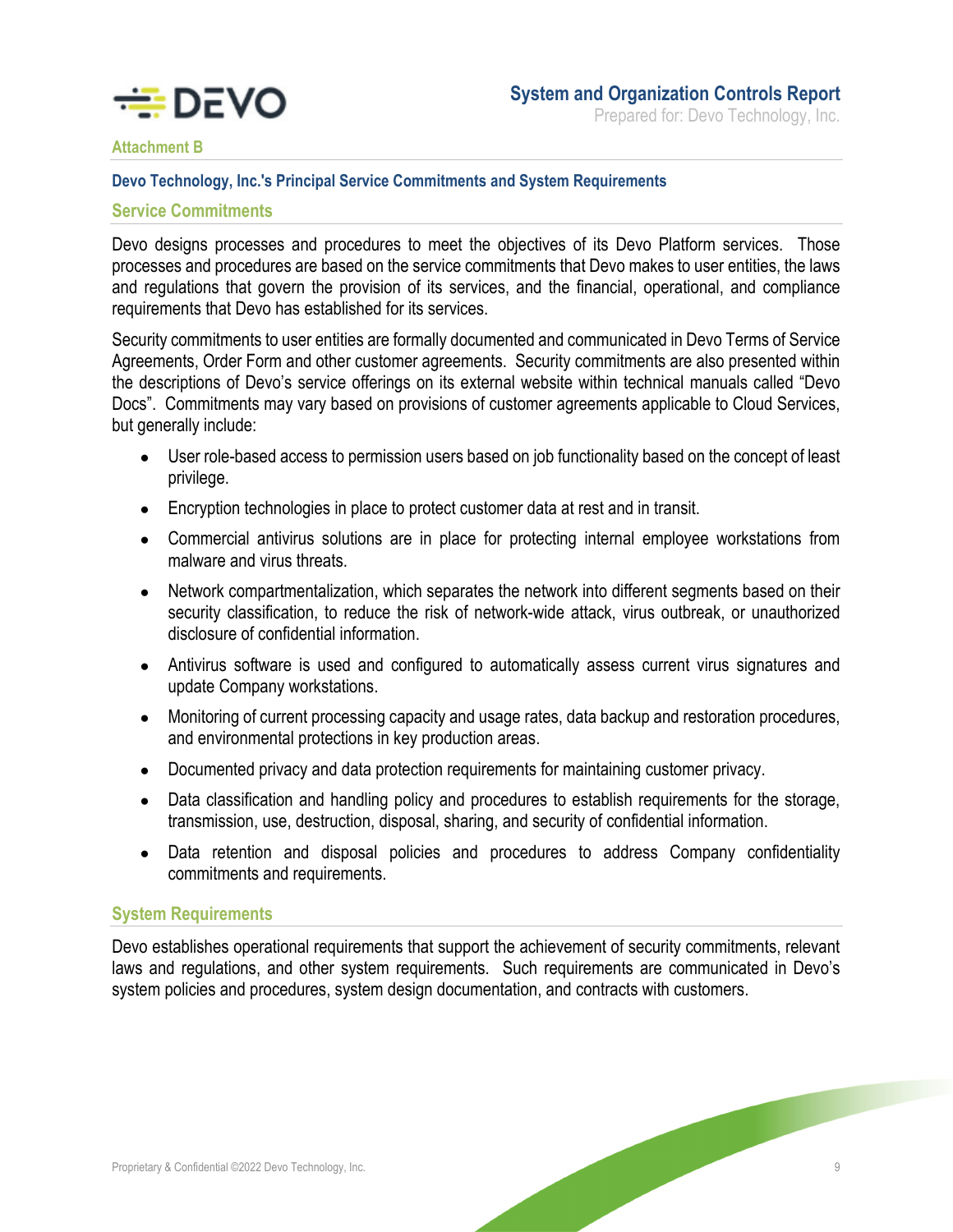

**Independent Service Auditor's SOC 3® Report** 

To the Management of Devo Technology, Inc.:

We have examined Devo Technology, Inc.'s ("Devo" or "the Company") accompanying assertion entitled "Assertion of Devo Technology, Inc. Management" (assertion) that the controls within Devo Technology Inc.'s Devo Platform System (System) were effective throughout the period October 1, 2020, to September 30, 2021, to provide reasonable assurance that Devo's service commitments and system requirements were achieved based on the Trust Services Criteria relevant to security, availability, and confidentiality; and throughout the period April 1, 2021, to September 30, 2021 to provide reasonable assurance that Devo's service commitments and system requirements were achieved based on the Trust Services Criteria relevant to processing integrity (applicable Trust Services Criteria) set forth in TSP section 100, *2017 Trust Services Criteria for Security, Availability, Processing Integrity, Confidentiality, and Privacy* (AICPA, Trust Services Criteria).

Devo is responsible for its service commitments and system requirements and for designing, implementing, and operating effective controls within the System to provide reasonable assurance that Devo's service commitments and system requirements were achieved. Devo has also provided the accompanying assertion about the effectiveness of controls within the System. When preparing its assertion, Devo is responsible for selecting, and identifying in its assertion, the applicable Trust Services Criteria and for having a reasonable basis for its assertion by performing an assessment of the effectiveness of the controls within the System.

Our responsibility is to express an opinion based on our examination, on whether management's assertion that controls within the System were effective throughout the respective periods to provide reasonable assurance that the service organization's service commitments and system requirements were achieved based on the applicable Trust Services Criteria. Our examination was conducted in accordance with attestation standards established by the American Institute of Certified Public Accountants (AICPA) and in accordance with International Standard on Assurance Engagements 3000 (Revised), *Assurance Engagements Other Than Audits or Reviews of Historical Financial Information*, issued by the International Auditing and Assurance Standards Board (IAASB). Those standards require that we plan and perform our examination to obtain reasonable assurance about whether management's assertion is fairly stated, in all material respects. We believe that the evidence we obtained is sufficient and appropriate to provide a reasonable basis for our opinion.

Our examination included:

- Obtaining an understanding of the System and the service organization's service commitments and system requirements.
- Assessing the risks that controls were not effective to achieve Devo's service commitments and system requirements based on the applicable Trust Services Criteria.
- Performing procedures to obtain evidence about whether controls within the System were effective to achieve Devo's service commitments and system requirements based on the applicable Trust Services Criteria.